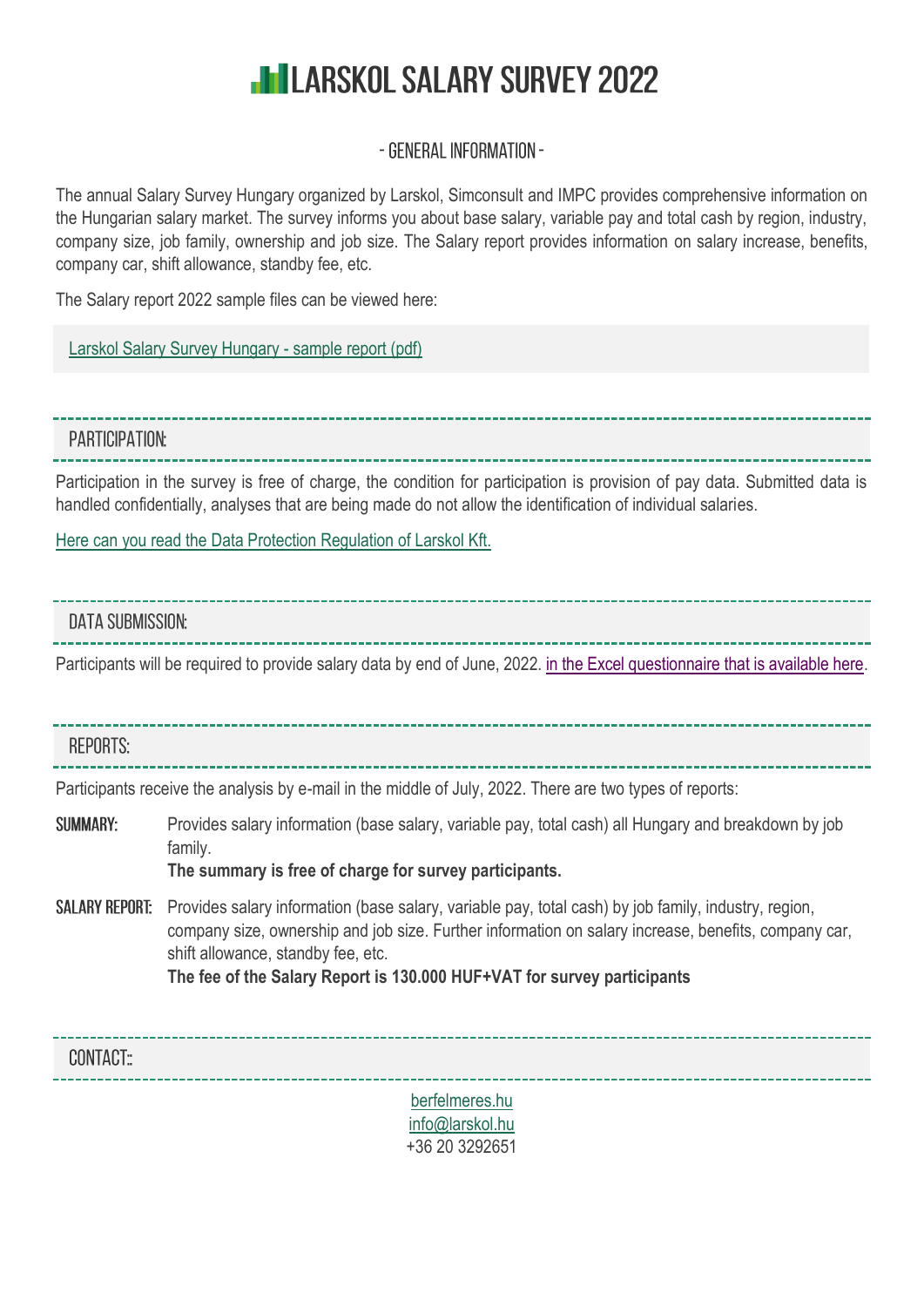# **IN LARSKOL SALARY SURVEY 2022**

## - REPORTS -

The analyzes carried out in the framework of our salary survey cover the examination of the basic salary, variable pay, the total income and the various benefits. Based on the data provided by the survey participants, the following reports are prepared:

#### **SUMMARY** Free of charge for survey participants

The summary report shows national wage data (basic wages, variable wages, total income - average wages, salaries paid by high-paying and low-paying companies) by functions and job levels.

## **SALARY REPORT**

HUF 130,000 + VAT for the participants of the survey

Based on the detailed analysis, it is possible to find out more about the wage and income conditions in Hungary. Detailed analyzes are made in the following segments (basic wage, variable wage, total income - average wage, wages paid by well and poorly paying companies)..

| BY GRADING LEVEL                                                                                                                                                                                            | <b>BY FUNCTION</b>                                                                                                                                       | <b>BY INDUSTRY</b>                                                                                                                                                                                                                                                                           |  |  |  |  |  |
|-------------------------------------------------------------------------------------------------------------------------------------------------------------------------------------------------------------|----------------------------------------------------------------------------------------------------------------------------------------------------------|----------------------------------------------------------------------------------------------------------------------------------------------------------------------------------------------------------------------------------------------------------------------------------------------|--|--|--|--|--|
| Managerial roles- senior<br>ш<br>managers, middle managers<br>Graduate jobs- senior, normal-<br>graduate<br>Administrative jobs-<br>ш<br>unskmarked<br>Physical jobs- skilled workers,<br>trained labourers | Marketing sales<br>٠<br>Financial accounting<br>Logistics<br>ш<br><b>Technical</b><br>Production<br>Quality<br>Informatics<br>Human<br>Corporate affairs | Mechanical engineering<br>Electronics, electronics<br>manufacturing<br>Metal industry<br>Automotive, automotive<br>supplier<br>Chemical industry<br>Agriculture, food industry<br>Trade/FMCG<br>Construction/building materials<br>industry<br>Utility services<br>Other industries<br>Other |  |  |  |  |  |
| BY REGION                                                                                                                                                                                                   | BY OWNERSHIP                                                                                                                                             | <b>BY REVENUE</b>                                                                                                                                                                                                                                                                            |  |  |  |  |  |
| <b>Budapest</b><br>Е<br><b>Central Hungary</b><br>Central Transdanubia                                                                                                                                      | Hungarian<br>Foreign owned                                                                                                                               | under 10 billion HUF<br>٠<br>10-50 billion HUF<br>over 50 billion HUF                                                                                                                                                                                                                        |  |  |  |  |  |
| Western Transdanubia<br>ш<br>Southern Transdanubia                                                                                                                                                          |                                                                                                                                                          | BY HEADCOUNT                                                                                                                                                                                                                                                                                 |  |  |  |  |  |
| Northern Hungary<br><b>Northern Great Plain</b><br>Southern Great Plain                                                                                                                                     |                                                                                                                                                          | $100 -$<br>٠<br>100-500<br>500-1.000                                                                                                                                                                                                                                                         |  |  |  |  |  |

 $- 1.000 +$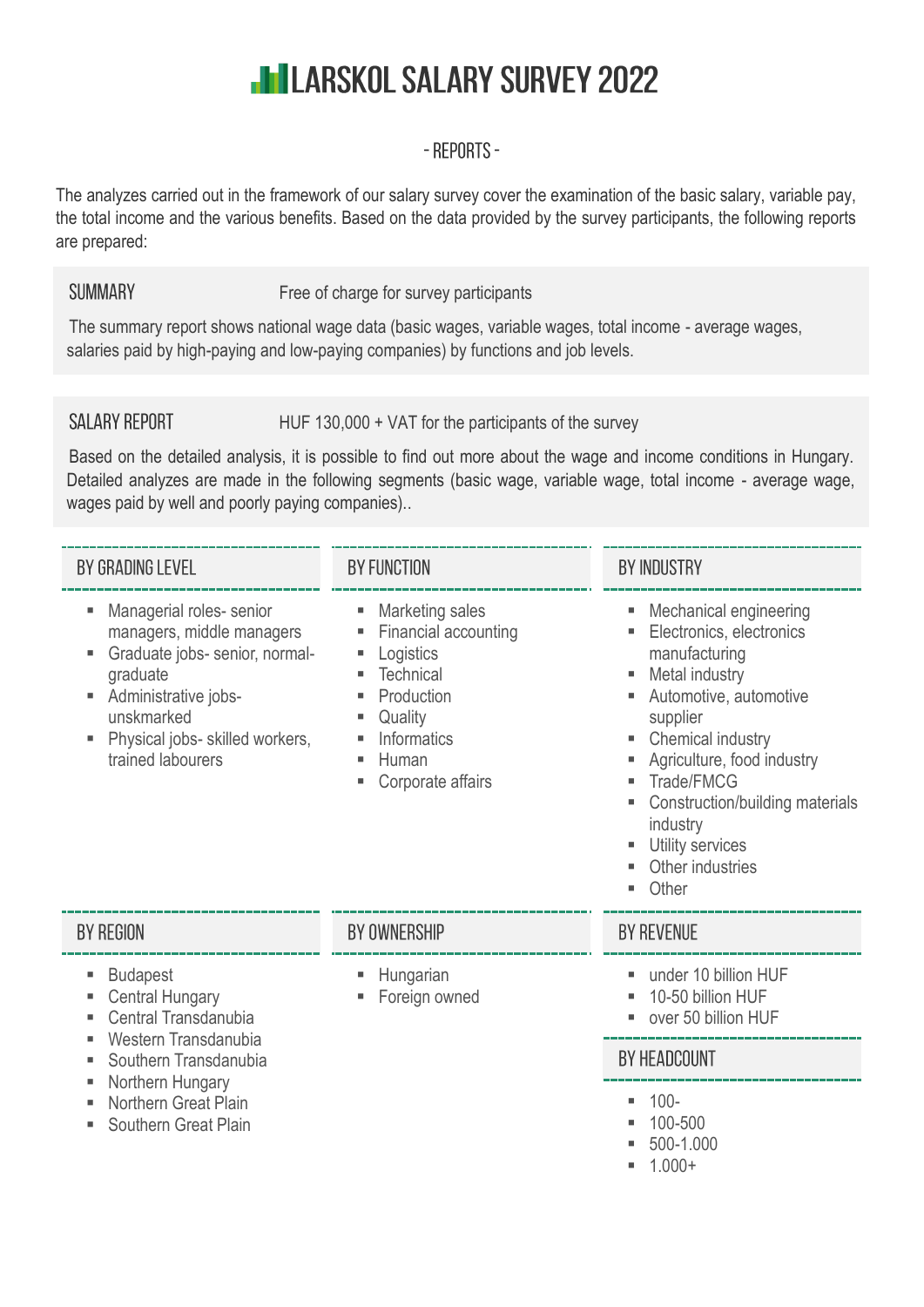# **IN LARSKOL SALARY SURVEY 2022**

- SALARY DATA -

------

|                              |                     |     |                    | <b>6. OWNERSHIP</b>    |     |       |     |                                                               |        |     |     |             |        |                      | Hungarian, foreign |  |
|------------------------------|---------------------|-----|--------------------|------------------------|-----|-------|-----|---------------------------------------------------------------|--------|-----|-----|-------------|--------|----------------------|--------------------|--|
|                              |                     |     |                    | <b>5. COMPANY SIZE</b> |     |       |     |                                                               |        |     |     |             |        | Small, medium, large |                    |  |
|                              |                     |     | 4. REGION          |                        |     |       |     |                                                               |        |     |     |             |        | Budapest + 7 regions |                    |  |
|                              |                     |     | 3. INDUSTRY        |                        |     |       |     | Machinery, automotive, sales, IT/telecom, finance, utilities, |        |     |     |             |        |                      |                    |  |
|                              |                     |     | 2. JOB FAMILY      |                        |     |       |     | Sales, engineering, logistics, production, finance, HR, IT    |        |     |     |             |        |                      |                    |  |
| 1.                           |                     |     | <b>ALL HUNGARY</b> |                        |     |       |     |                                                               |        |     |     |             |        |                      |                    |  |
| Grade                        |                     |     |                    | Base salary            |     |       |     | Variable pay                                                  |        |     |     | Totral cash |        |                      |                    |  |
|                              |                     | 25% | Average            | Median                 | 75% | Month | 25% | Average                                                       | Median | 75% | 25% | Average     | Median | 75%                  |                    |  |
|                              | $\cdots$            |     |                    |                        |     |       |     |                                                               |        |     |     |             |        |                      |                    |  |
|                              | 13                  |     |                    |                        |     |       |     |                                                               |        |     |     |             |        |                      |                    |  |
| Managerial jobs              | 12                  |     |                    |                        |     |       |     |                                                               |        |     |     |             |        |                      |                    |  |
|                              | 11                  |     |                    |                        |     |       |     |                                                               |        |     |     |             |        |                      |                    |  |
|                              | 10                  |     |                    |                        |     |       |     |                                                               |        |     |     |             |        |                      |                    |  |
| Specialists                  | 9                   |     |                    |                        |     |       |     |                                                               |        |     |     |             |        |                      |                    |  |
|                              | 8<br>$\overline{7}$ |     |                    |                        |     |       |     |                                                               |        |     |     |             |        |                      |                    |  |
|                              | $\boldsymbol{6}$    |     |                    |                        |     |       |     |                                                               |        |     |     |             |        |                      |                    |  |
|                              | $\overline{5}$      |     |                    |                        |     |       |     |                                                               |        |     |     |             |        |                      |                    |  |
| Clerical jobs<br>collar jobs | $\overline{4}$      |     |                    |                        |     |       |     |                                                               |        |     |     |             |        |                      |                    |  |
|                              | 3                   |     |                    |                        |     |       |     |                                                               |        |     |     |             |        |                      |                    |  |
| Blue                         | $\overline{2}$      |     |                    |                        |     |       |     |                                                               |        |     |     |             |        |                      |                    |  |
|                              | 1                   |     |                    |                        |     |       |     |                                                               |        |     |     |             |        |                      |                    |  |

*Comment : 25 % = a quarter of respondents pay less than this (low-paying companies) 75 % = three quarters of respondents pay less (high-paying companies)*

Summary: Table 1+2

Salary report: Table 1-6

### MORE INFORMATION ON INCENTIVES AND SALARY POLICIES (ONLY IN SALARY REPORT)

- **Fringe benefits**
- Cafetéria
- Company car
- Rate of wage increase
- Date of increase in wages
- Shift allowance
- Standby fee
- Planned changes